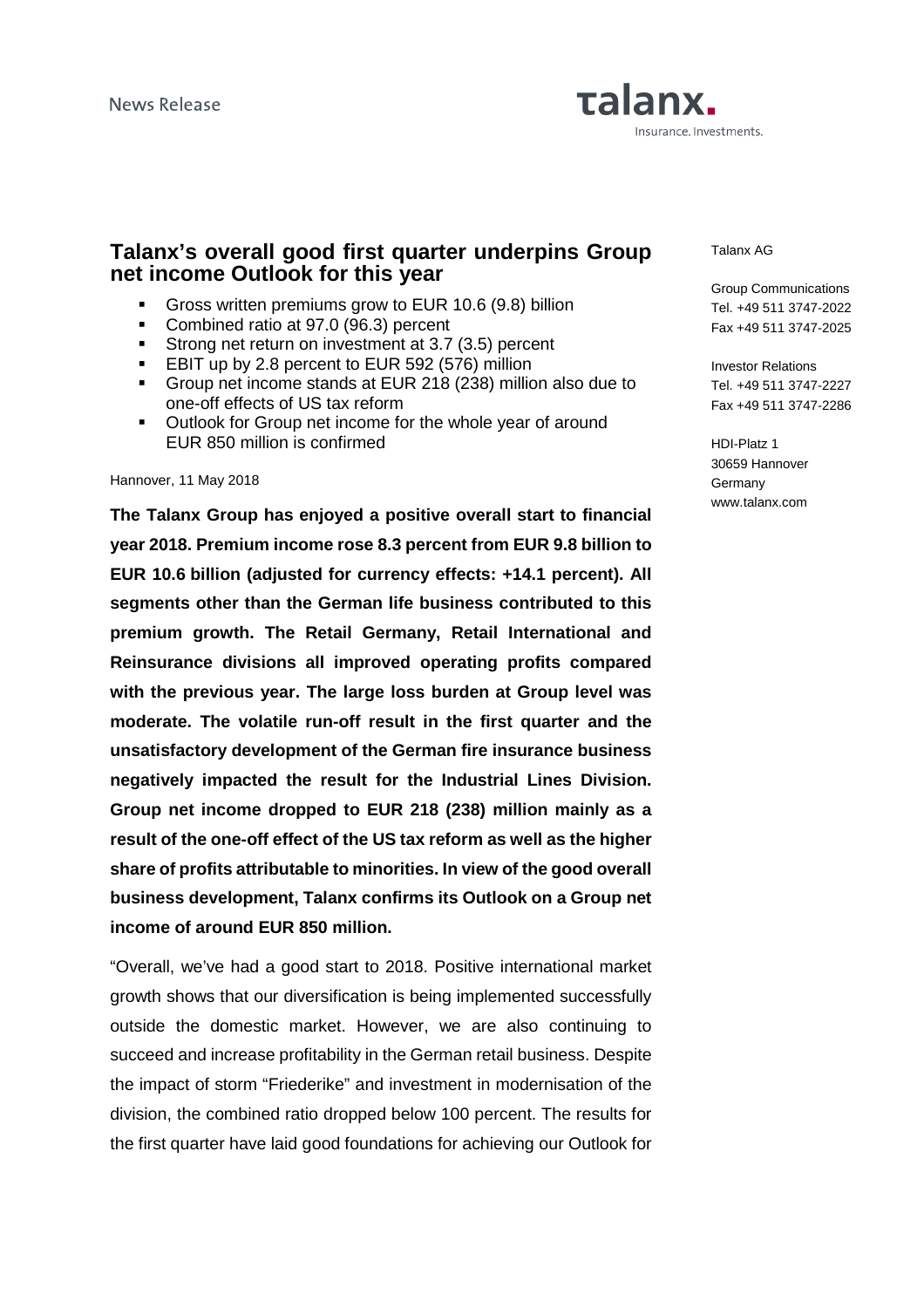

Group net income of around EUR 850 million," said Torsten Leue, Chairman of the Board of Management of Talanx AG.

The Talanx Group's large loss burden decreased to EUR 138 (153) million year-on-year, remaining well below the proportional large-loss budget of EUR 242 million. Large losses worth EUR 65 (19) million were attributed to primary insurance, whereas reinsurance was burdened with losses in the amount of EUR 73 (134) million. The largest loss event was storm "Friederike", which hit Germany and a number of other European countries and represented a Group-wide burden of around EUR 59 million. The combined ratio deteriorated slightly to 97.0 (96.3) percent year on year.

The underwriting result deteriorated by 3.6 percent to EUR -430 (-415) million. The net investment income amounted to EUR 1.1 (1.0) billion. Among other factors, this rise can be attributed to higher reversals to finance the Zinszusatzreserve (ZZR; additional interest reserve) in the Retail Germany Division. Talanx generated a consolidated net return on investment of 3.7 (3.5) percent, while EBIT grew 2.8 percent to EUR 592 (576) million. All divisions except for Industrial Lines contributed to this EBIT growth. Group net income dropped to EUR 218 (238) million, mainly because of a negative one-off effect in connection with the US tax reform.

The Group can also boast a healthy capitalisation level in addition to its solid business development. Excluding transitional measures, its Solvency II ratio at the end of 2017 was a comfortable 206 (9M 2017: 190; Q1 2017: 194; 2016: 186) percent, which is above the target range of 150 to 200 percent.

#### **Industrial Lines: International premium growth**

Gross written premiums rose by 2.2 percent to EUR 2,049 (2,004) million in the Industrial Lines Division. Adjusted for currency effects, the increase amounted to 5.6 percent. In keeping with the strategy, this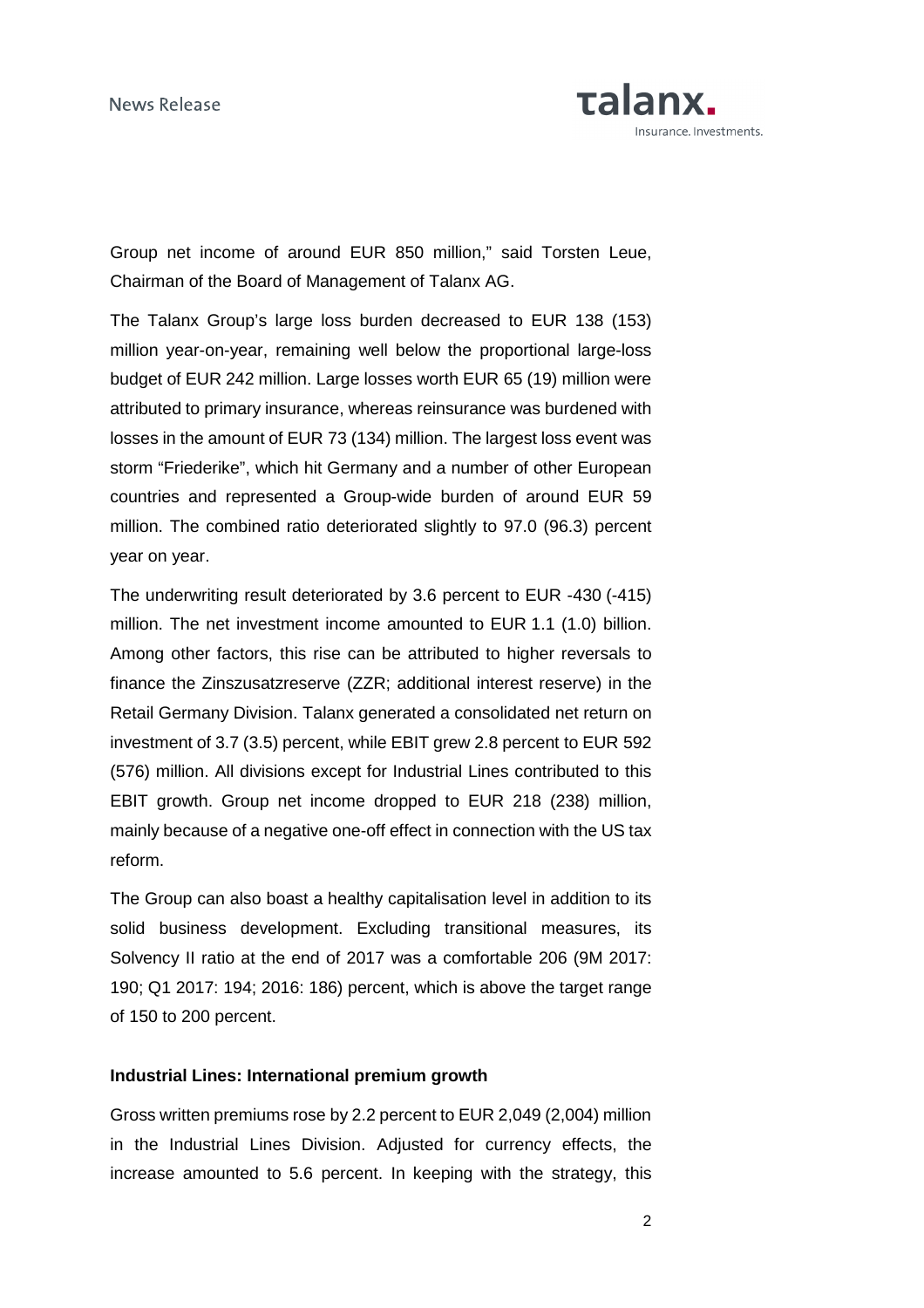

growth was achieved on international markets in particular, i.e. in the Netherlands, Italy and the UK. Retention climbed to 60.3 (56.4) percent.

The underwriting result stood at EUR -13 (19) million. The combined ratio amounted to 102.3 (96.5) percent. This was due to a volatile run-off result as well as the negative impact on results in the domestic fire insurance business.

Net investment income declined by 1.4 percent to EUR 68 (69) million. Income from private equity vehicles was able to successfully overcompensate for lower interest rates in new investments and reinvestments. EBIT declined to EUR 51 (80) million after the first three months. The contribution to Group net income dropped to EUR 31 (59) million because of decreasing underwriting as well as the negative effect from the US tax reform.

#### **Retail Germany: Increased contribution to Group net income**

The German business got off to a good start in the 2018 financial year. EBIT increased by 11.8 percent to EUR 38 (34) million. The contribution to Group net income increased by 15.8 percent to EUR 22 (19) million.

Property/Casualty Insurance segment: EBIT exceeds previous year result despite spring storms

The gross written premiums increased by 2.8 percent to EUR 780 (759) million. The first quarter of 2018 therefore marked the sixth consecutive quarter of positive growth for the segment. Business with SMEs and selfemployed professionals saw some growth, as did the digital motor vehicle channel. The underwriting result improved to EUR 3 (-6) million. An improved run-off result was able to more than compensate for the burden of around EUR 12 million arising as a result of storm "Friederike", which was higher than the proportional large loss budget. The combined ratio dropped to 99.0 (101.7) percent. Adjusted for the costs of the KuRS modernisation programme, the combined ratio improved to as much as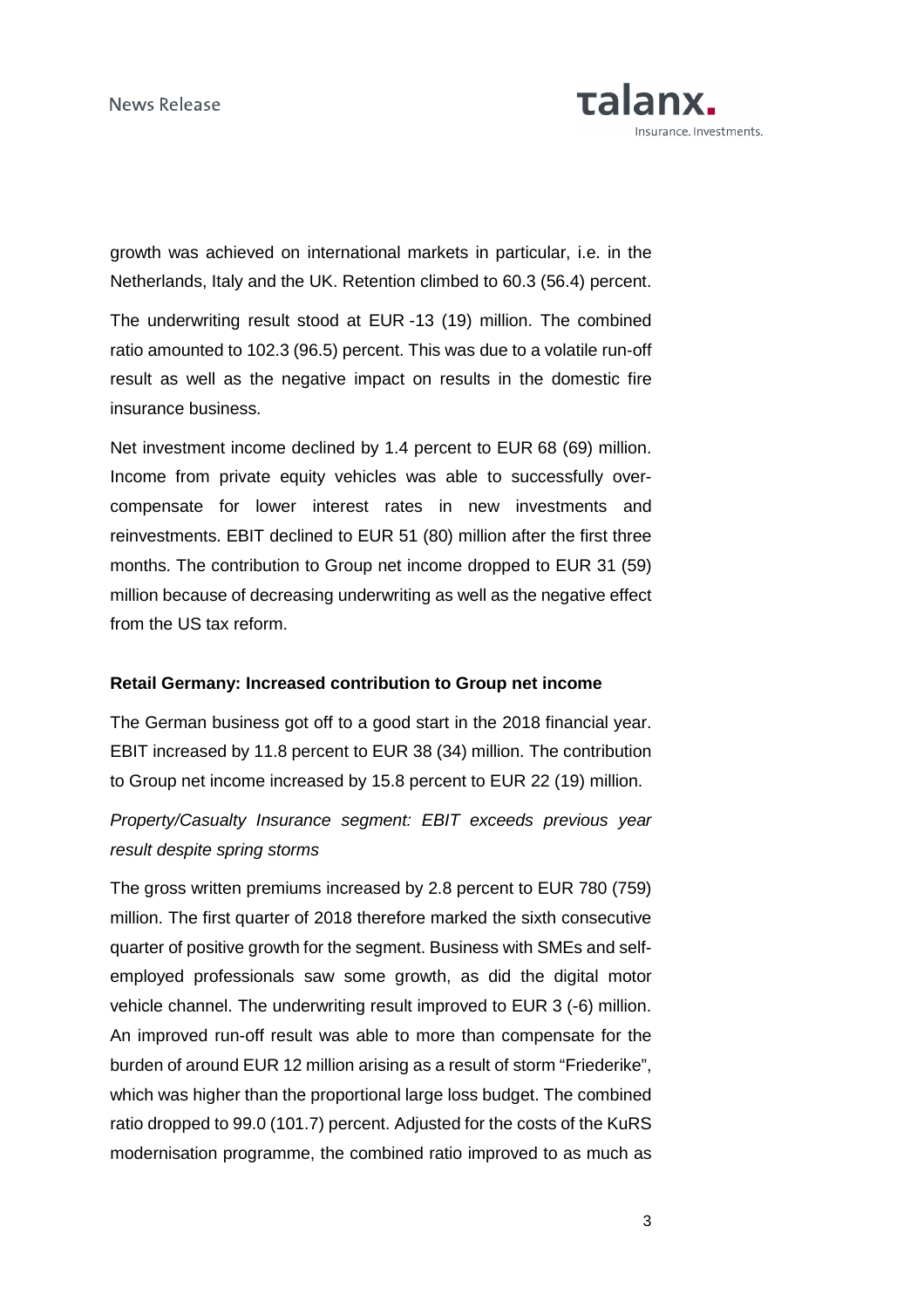

97.4 (99.2) percent. Net investment income declined to EUR 21 (25) million. By contrast, EBIT increased to EUR 18 (13) million.

## Life Insurance segment: EBIT virtually unchanged

In the Life Insurance segment, premium income declined by 5.1 percent to EUR 1,088 (1,147) million in the first three months. Both single premiums and regular premiums declined. New business for life insurance products, measured in annual premium equivalent (APE), decreased slightly to EUR 92 (94) million. The share attributable to capital-efficient and biometric products remained stable year-on-year in the first quarter of 2018, holding at strong 71 (71) percent. Policyholder participation in net investment income was most clearly reflected in the decline in the underwriting result, to EUR -467 (-416) million. Participation increased by 12.4 percent to EUR 489 (435) million. EBIT remained rather stable at EUR 20 (21) million.

## **Retail International: Strong premium growth in local currencies**

The gross written premiums increased by 0.9 percent to EUR 1,496 (1,483) million in the first three months. Adjusted for currency effects, this growth amounted to 4.8 percent. In local currency, both target regions of Europe and Latin America contributed to growth. In Latin America, premium income grew due to an increase in the number of insured vehicles, coupled with higher average premiums. In Brazil as well as in Mexico, premium income in local currency increased. In Europe, Poland is responsible for the lion's share of growth due to the increased number of insured vehicles from 4.3 to 5.1 million with a simultaneously constant level of average premiums. In Turkey, the premium volume adjusted for currency effects increased, driven by motor insurance business in particular.

The underwriting result increased significantly to EUR 15 (7) million. The combined ratio improved to 94.9 (96.6) percent. Cost optimisation measures had a positive impact in Poland and Brazil. Investment income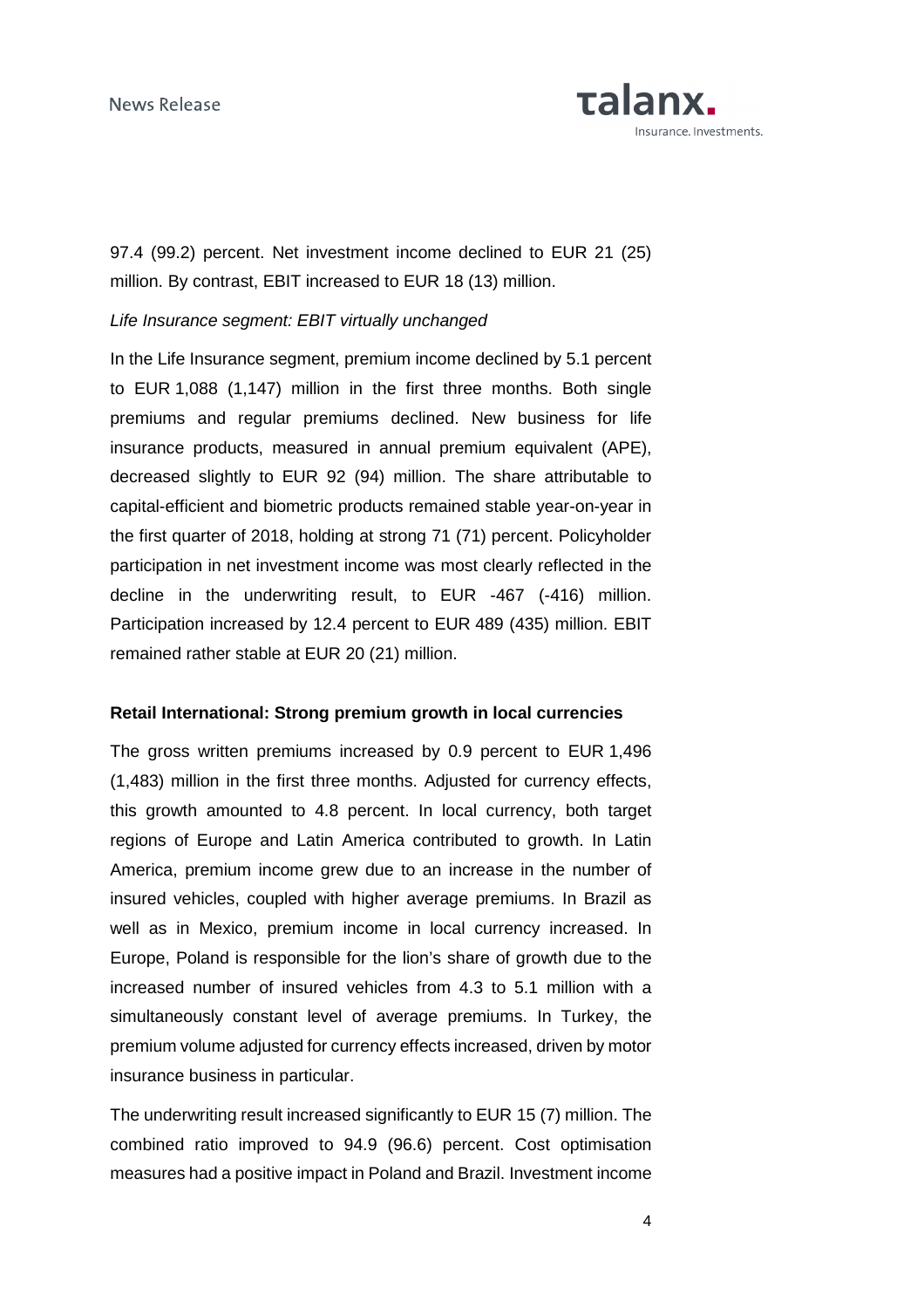

increased by 5.7 percent to EUR 92 (87) million. EBIT rose by 11.1 percent to EUR 70 (63) million. The contribution to Group net income increased by 2.5 percent to EUR 41 (40) million.

## **Reinsurance: Solid contribution to Group net income**

The Reinsurance Division enjoyed a strong start to the 2018 financial year. Growth was very good in the areas of traditional and structured reinsurance within the Property/Casualty Reinsurance segment. Business development was as expected in the Life/Health Reinsurance segment. The contribution to Group net income in the Reinsurance Division increased overall in spite of a negative one-off effect of the US tax reform to EUR 139 (132) million.

## Property/Casualty Reinsurance segment: Moderate large loss burden

The gross written premiums rose by 27.1 percent to EUR 3.6 (2.8) billion. Adjusted for currency effects, the increase was 38.8 percent. The underwriting result remained stable year-on-year at EUR 91 million. Major losses developed moderately in the first quarter of 2018. With 95.9 (95.6) percent, combined ratio was within the target range of under 96 percent. Net investment income improved to EUR 274 (250) million. EBIT increased by 9.2 percent to EUR 344 (315) million.

Life/Health Reinsurance segment: Gross written premiums adjusted for currency effects above the strategic target

Premium income in the Life/Health Reinsurance segment fell by 2.0 percent to EUR 1.8 (1.7) billion. Adjusted for currency effects, the increase was 9.2 percent. Net investment income declined to EUR 123 (148) million. By contrast, EBIT rose 7.0 percent, with a result of EUR 92 (86) million after the first three months.

## **Outlook**

Following the positive development in premium income during the first quarter, mainly in the Property/Casualty Reinsurance segment, Talanx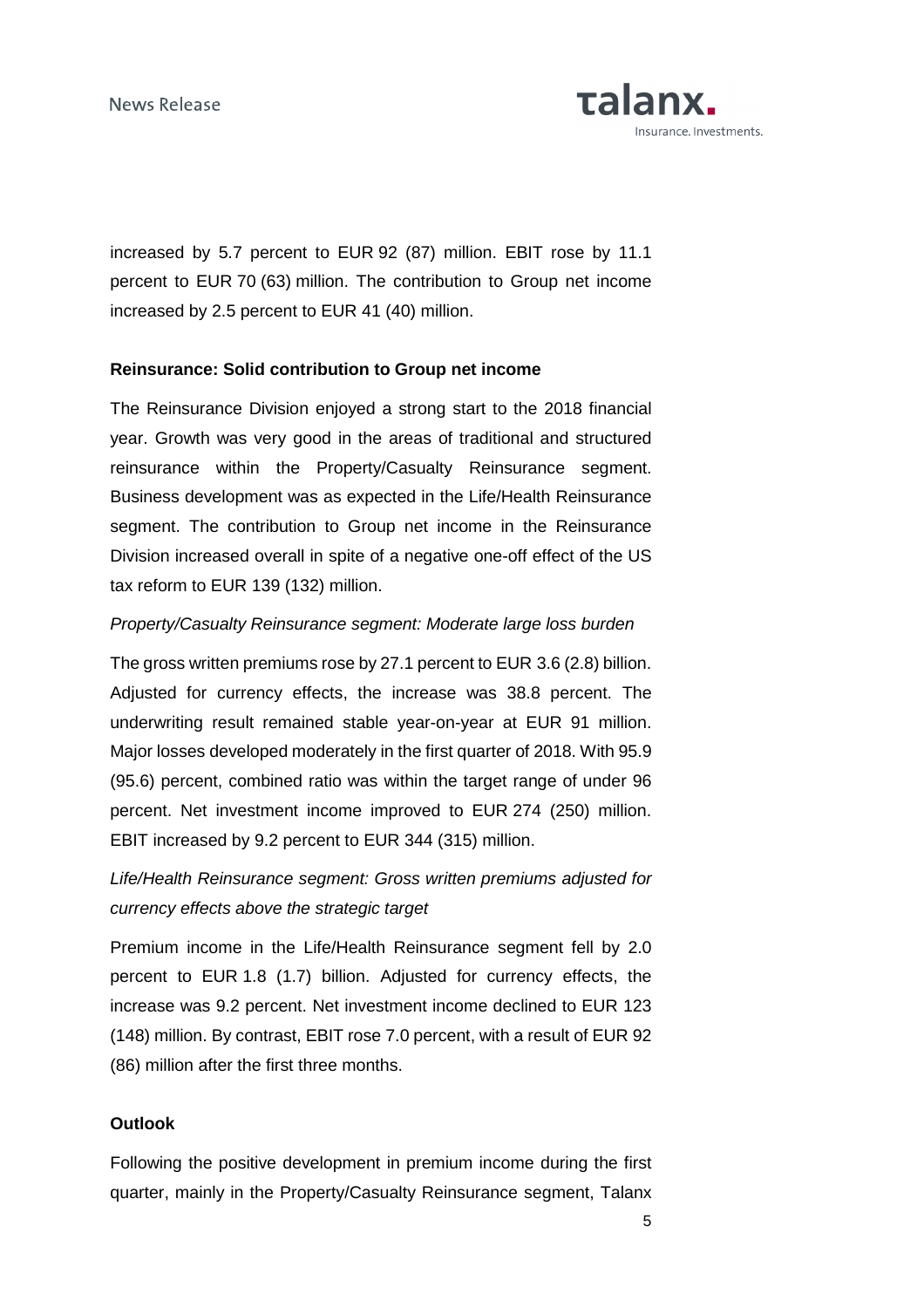

is now anticipating an increase of more than 5.0 percent in gross premiums in the 2018 financial year – based on steady exchange rates. The IFRS net return on investment should be at least 3.0 percent. Talanx continues to strive for Group net income of around EUR 850 million. The return on equity is expected to be around 9.0 percent in 2018. These targets assume that any large losses will be within the expected range and that there will be no disruptions on the currency and capital markets. The aim is to distribute between 35 and 45 percent of Group net income as a dividend payment for 2018 and to ensure that dividends at least remain stable.

## **Key data from the Talanx Group income statement, Q1 2018, consolidated (IFRS)**

| <b>EUR</b> million                                                                    | Q1 2018 | Q1 2017 <sup>1)</sup> | $+/-$        |
|---------------------------------------------------------------------------------------|---------|-----------------------|--------------|
| Gross written premiums                                                                | 10,560  | 9,752                 | $+8.3%$      |
| Net premiums earned                                                                   | 6,989   | 6,698                 | $+4.3%$      |
| Combined ratio in property/casualty<br>insurance and Property/Casualty<br>Reinsurance | 97.0%   | 96.3%                 | $+0.7%$ pts. |
| Net investment income                                                                 | 1,063   | 1,011                 | $+5.1%$      |
| Operating profit (EBIT)                                                               | 592     | 576                   | $+2.8%$      |
| Group net income (after non-controlling<br>interests)                                 | 218     | 238                   | $-8.4%$      |
| Return on equity <sup>2)</sup>                                                        | 9.9%    | 10.4%                 | $-0.5%$ pts. |

1) Adjusted in accordance with IAS 8.

2) Annualised net income for the reporting period excluding non-controlling interests relative to average equity excluding non-controlling interests.

All documentation relating to the quarterly statement:

http://www.talanx.com/investor-relations/presentations-andevents/disclosure/2018.aspx?sc\_lang=en

Financial calendar: http://www.talanx.com/investorrelations/finanzkalender/termine.aspx?sc\_lang=en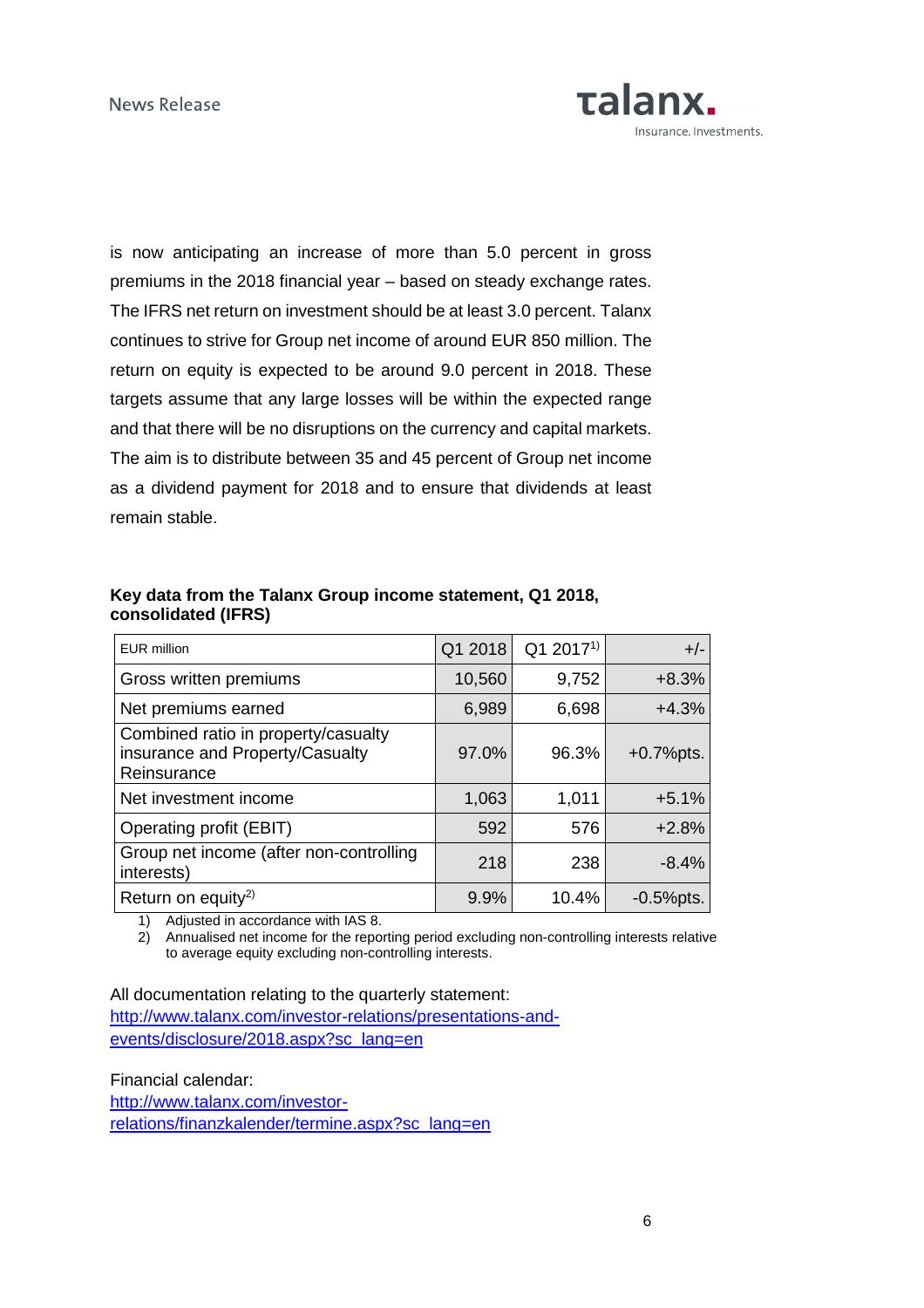

#### **About Talanx**

With premium income of EUR 33.1 billion (2017) and about 20,000 employees, Talanx is one of the major European insurance groups. The Hannover-based Group is active in more than 150 countries. Talanx operates as a multi-brand provider with a focus on B2B insurance. Under the HDI brand, which can look back on more than 100 years of tradition, Talanx operates both in Germany and abroad in industrial insurance as well as retail business. Further Group brands include Hannover Re, one of the world's leading reinsurers, Targo insurers, PB insurers and neue leben, the latter all specialised in bancassurance, as well as the Polish insurer Warta. Talanx Asset Management is one of the top asset management companies in Germany and manages the assets of the Talanx Group. With its subsidiary Ampega Investment, Talanx Asset Management is also an experienced provider of solutions for outsourcing in the B2B market. The rating agency Standard & Poor's has given the Talanx Primary Group a financial strength rating of A+/stable (strong) and the Hannover Re Group one of AA–/ stable (very strong). Talanx AG is listed on the Frankfurt Stock Exchange in the MDAX as well as on the stock exchanges in Hannover and Warsaw (ISIN: DE000TLX1005, German Securities Code: TLX100, Polish Securities Code: TNX).

You can find additional information by going to www.talanx.com.

Follow us on Twitter: twitter.com/talanx\_en.

Current photographs and company logos are available at http://mediathek.talanx.de.

#### For **media enquiries** please contact:

| Andreas Krosta                              | Tel.: +49 511-3747-2020                        |
|---------------------------------------------|------------------------------------------------|
|                                             | E-Mail: andreas.krosta@talanx.com              |
| Dr. Kerstin Bartels                         | Tel.: +49 511-3747-2211                        |
|                                             | E-Mail: kerstin.bartels@talanx.com             |
| C. Boßmeyer-Hortsch Tel.: +49 511-3747-2094 |                                                |
|                                             | E-Mail: christoph.bossmeyer-hortsch@talanx.com |

#### For **Investor Relations** please contact:

| Carsten Werle, CFA | Tel.: +49 511-3747-2231          |
|--------------------|----------------------------------|
|                    | E-Mail: carsten.werle@talanx.com |
| Marcus Sander, CFA | Tel.: +49 511-3747-2368          |
|                    | E-Mail: marcus.sander@talanx.com |